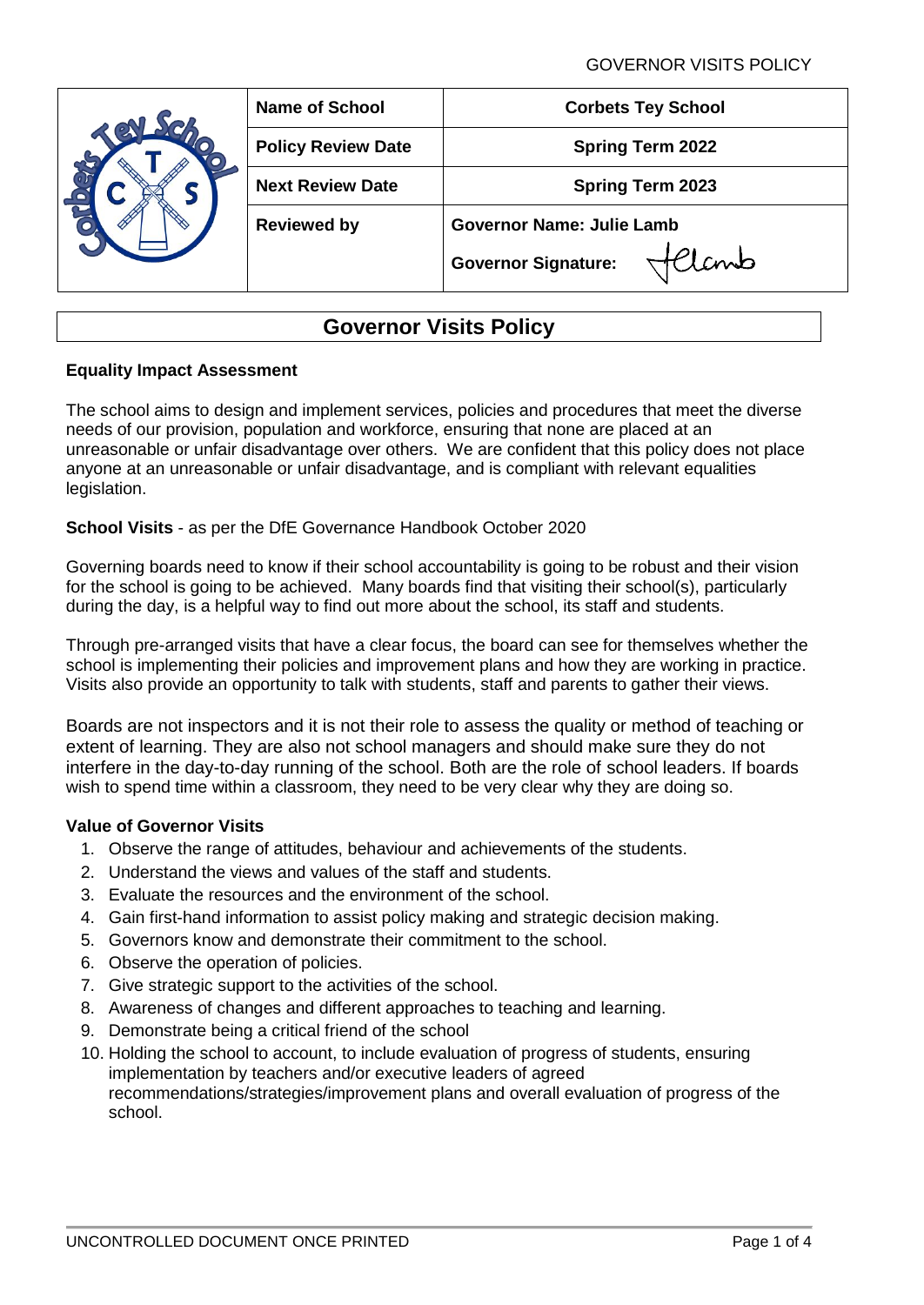# **Value of a Policy on Governor Visits**

- 1. To set out expectations
- 2. To achieve consistency
- 3. To remind Governors as to their role and objectives in, and value of, undertaking school visits.

# **Frequency of Governor Visits**

1. All Governors to make at least one visit each year during school time in addition to governor days and other similar events.

## **Arranging and Planning a Governor Visit**

- 1. Agree date and time with the Headteacher or Deputy Headteachers
- 2. Clarify what you will do, items to include:
	- a. Time of arrival.
	- b. Time of departure.
	- c. Who you will see.
	- d. Meet the Head Teacher or Deputy Headteachers at the end of the visit.
- 3. Remember that you are representing the governing board and are a guest of the school.
- 4. Remember to respect the professionalism of the teachers.
- 5. Remember to respect the students and their learning.

## **Recording a Governor Visit**

- 1. The record should be completed and submitted on a [Google Form](https://forms.gle/nTwjR7bFGcyeSFMM6) within 24 hours of the visit
- 2. All governors visit records to be stored on Googel Drive.
- 3. Should it be that a Governor has not conducted a visit within the agreed time frame, a written submission by the Governor should be made to advise the Senior Leadership Team as to why they were unable to comply with the Governors Visits Policy.

## **Conclusions**

- 1. Be supportive of the Headteacher and all staff.
- 2. Be calm.
- 3. Ask questions: What? Why? How? Where?
- 4. Beware of giving opinions.
- 5. Acknowledge that you represent the full governing board.
- 6. As an individual governor you are a guest of the school.

## **COVID-19**

Arrangements for Governors visits may be affected by Government restrictions because of the COVID pandemic.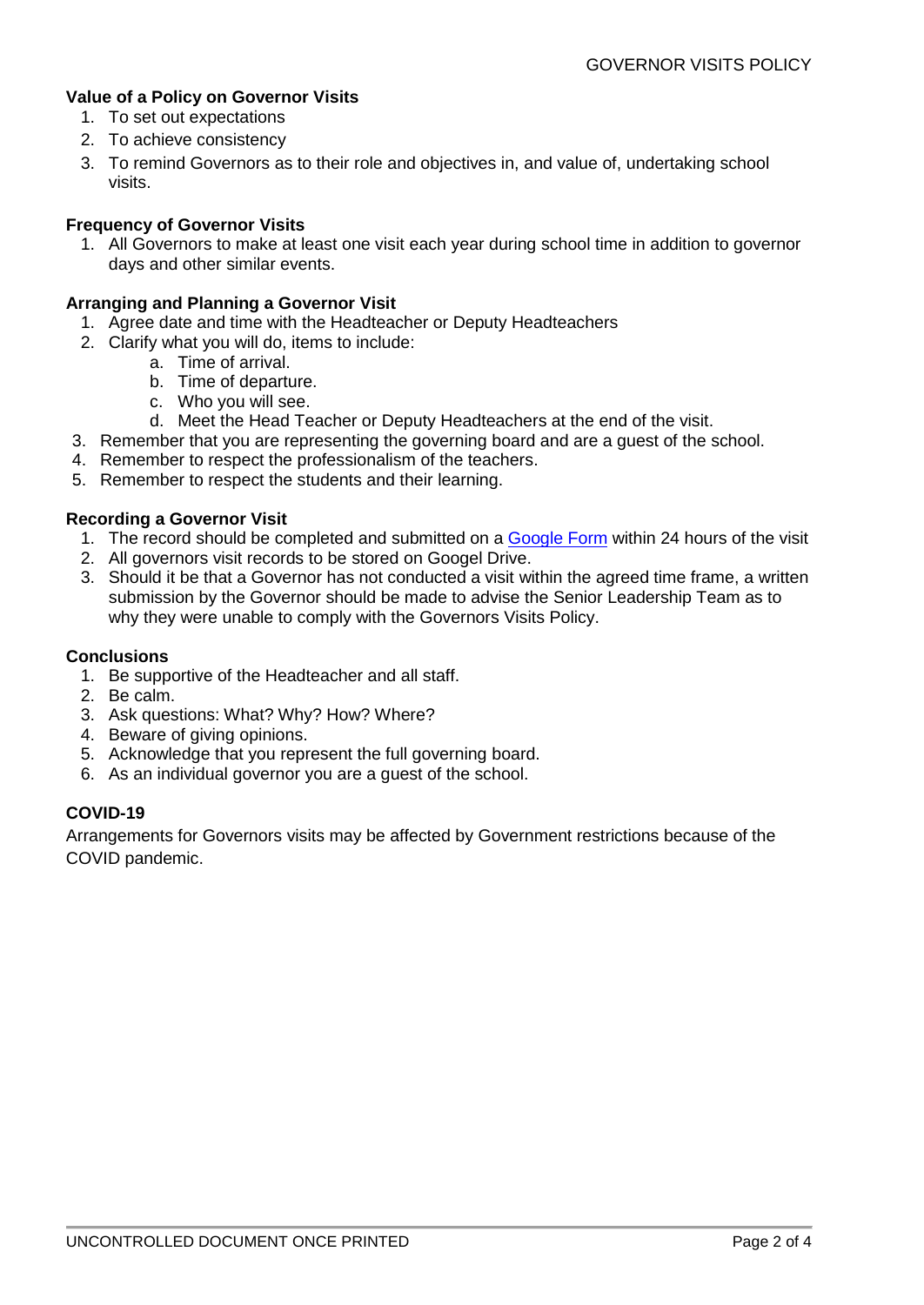# **Record of Governor Lesson Visits**

| <b>Name of Governor</b> | <b>Date</b>  | Time |  |
|-------------------------|--------------|------|--|
| <b>Teacher</b>          | <b>Class</b> |      |  |
| <b>Purpose of Visit</b> |              |      |  |
|                         |              |      |  |

**What were the staffing arrangements in the class?**

**What were the lesson objectives?**

**Did most students seem aware/were students made aware of the lesson objectives?**

**Was there any evidence of building on previous knowledge and how was the demonstrated?**

**Were students mainly attentive and enthusiastic?**

**Were there high expectations? (i.e. behaviours dealt with, individual one to one learning with complex learners)**

**Did students show respect for other students and staff?**

**Did students seem proud of their work?**

**Other Comments:**